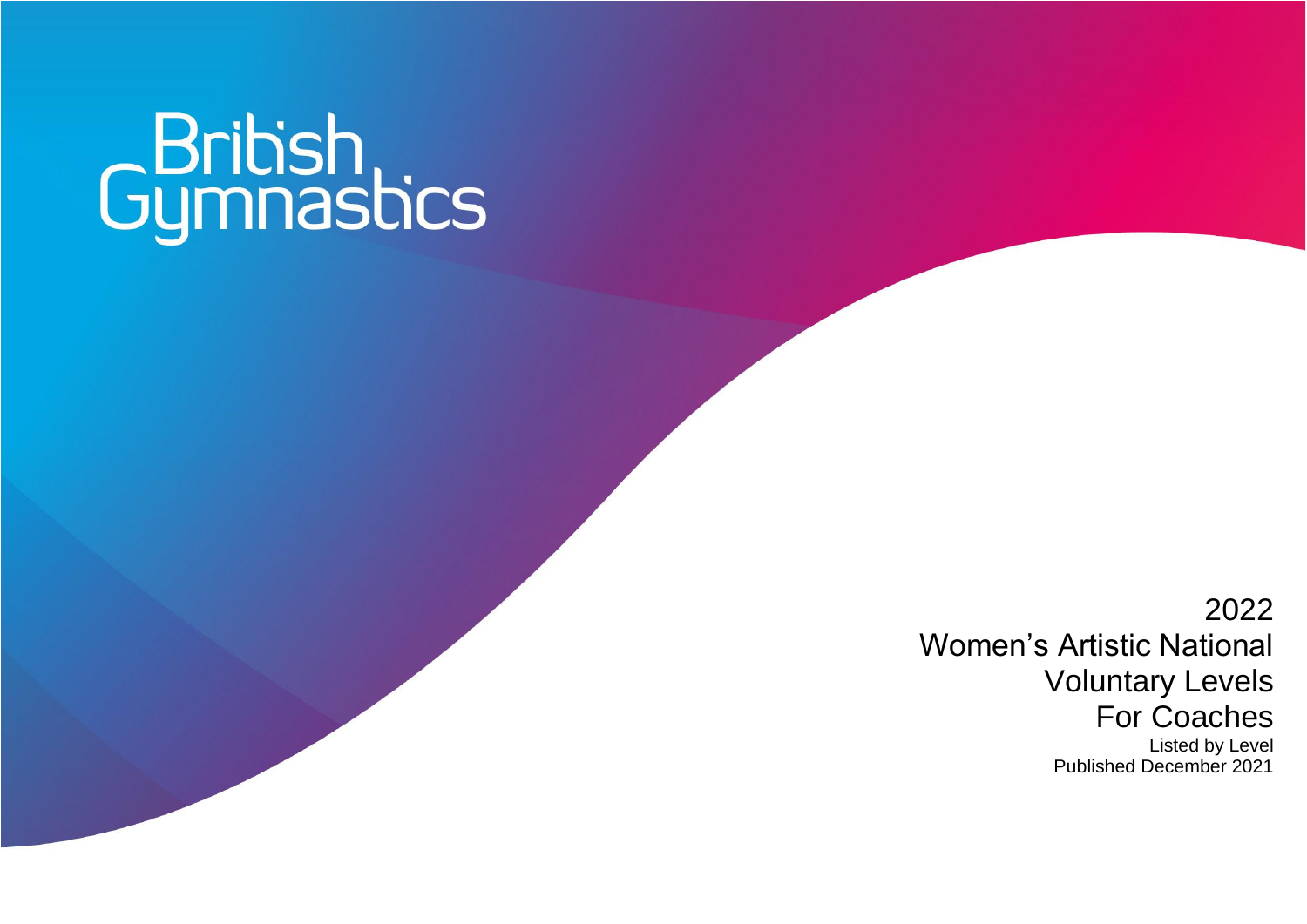# **Updated December 2021 VOLUNTARY NATIONAL AGE GROUP CHAMPIONSHIPS 2022**

# **Level 4 – Minimum age 9 years (for gymnasts who have passed Compulsory 4 in the same year)**

| $A/U = 0.10$<br>$B = 0.20$<br>$C = 0.30$<br>$D = 0.40$<br>$E = 0.50$<br>$F, G, H = 0.50$ | Elements will be given Difficulty Value per FIG Cycle 15 Code of Points 2022-2022<br>Rules and Regulations are as FIG Cycle 15 Code of Points, unless stated otherwise. FIG Execution, Artistry and Choreography penalties will be applied<br>BARS/BEAM/FLOOR - 8 highest elements including dismount BEAM/FLOOR - 3 acrobatic [min] + 3 dance [min] and 2 optional elements.<br>FLOOR - max 4 x Acro lines.<br>Same element can only count once EXCEPT on Bars where a FIG Coded element may be repeated for Difficulty Value.<br>*Bonus will only be awarded for successful performance of the skill/combination as per FIG requirements* |                                                                                                                                                                                                                                                                                                                                                         |                                                                                                                                                                                                                                                                                                                                                                                                                                                                                                                                                                                                                                        |                                                                                                                                                                                                                                                                                                                                                                                                                                                                                       |  |
|------------------------------------------------------------------------------------------|---------------------------------------------------------------------------------------------------------------------------------------------------------------------------------------------------------------------------------------------------------------------------------------------------------------------------------------------------------------------------------------------------------------------------------------------------------------------------------------------------------------------------------------------------------------------------------------------------------------------------------------------|---------------------------------------------------------------------------------------------------------------------------------------------------------------------------------------------------------------------------------------------------------------------------------------------------------------------------------------------------------|----------------------------------------------------------------------------------------------------------------------------------------------------------------------------------------------------------------------------------------------------------------------------------------------------------------------------------------------------------------------------------------------------------------------------------------------------------------------------------------------------------------------------------------------------------------------------------------------------------------------------------------|---------------------------------------------------------------------------------------------------------------------------------------------------------------------------------------------------------------------------------------------------------------------------------------------------------------------------------------------------------------------------------------------------------------------------------------------------------------------------------------|--|
| <b>Short Exercises</b>                                                                   |                                                                                                                                                                                                                                                                                                                                                                                                                                                                                                                                                                                                                                             |                                                                                                                                                                                                                                                                                                                                                         | FIG rules apply for Beam & Floor. On Bars, an exercise with less than 5 elements will be deducted 1.00 for each missing element                                                                                                                                                                                                                                                                                                                                                                                                                                                                                                        |                                                                                                                                                                                                                                                                                                                                                                                                                                                                                       |  |
|                                                                                          | <b>Vault</b>                                                                                                                                                                                                                                                                                                                                                                                                                                                                                                                                                                                                                                | <b>Bars</b>                                                                                                                                                                                                                                                                                                                                             | <b>Beam</b>                                                                                                                                                                                                                                                                                                                                                                                                                                                                                                                                                                                                                            | <b>Floor</b>                                                                                                                                                                                                                                                                                                                                                                                                                                                                          |  |
| <b>Apparatus</b>                                                                         | Safety mats or block to height 60 cm<br>from the floor.<br>Additional 20cm soft mat for gymnast<br>to fall onto<br>Yurchenko collar compulsory for all<br>vaults                                                                                                                                                                                                                                                                                                                                                                                                                                                                            | FIG Bars Regulations with:<br>FIG landing mats<br>(20cm) plus additional 10cm mat<br>throughout + Additional 20cm landing mat<br>Total height of landing mats equals<br>50cms.                                                                                                                                                                          | FIG Beam Regulations with:<br>Total height of landing mats equals 30<br>$\bullet$<br>cms.<br>20cm crash mats throughout length of<br>$\bullet$<br>beam                                                                                                                                                                                                                                                                                                                                                                                                                                                                                 | <b>FIG Floor Regulations</b>                                                                                                                                                                                                                                                                                                                                                                                                                                                          |  |
| <b>Requirements</b>                                                                      | Best score of 2 vaults<br>No deduction if only 1 vault performed<br>Straight front salto from the board<br>$\bullet$<br>to land on feet and fall to front lying<br>(see appendix) $DV = 3.50$                                                                                                                                                                                                                                                                                                                                                                                                                                               | Gymnast automatically receives 2.00 for CR<br>Dismount must be included in counting<br>elements - * A value only allowed*<br>Unpermitted dismount 0.30 deduction only<br>The sole circle [5.108] may be performed with<br>bent legs without incurring execution penalty                                                                                 | 1. Connection of min 2 different dance elements:<br>• To include 1x leap or jump with $180^\circ$ split<br>(cross or side) or straddle position<br>2. Any coded 1/1 spin on one foot in forward<br>direction<br>3. 1 x acrobatic series with 2 elements [min]<br>$\bullet$ 1 x with flight [not salto]<br>• not connected into dismount<br>4. Acro elements in different directions<br>[fwd/swd & bwd] (If a tic toc is used in the acro<br>series then an additional forwards element must<br>be performed)<br>Dismount must be included in counting elements<br>- *A value only allowed*<br>Unpermitted dismount 0.30 deduction only | 1. Dance passage to include minimum 2 x<br>different leaps or hops:<br>• To include 1 x leap or hop with $180^\circ$ split<br>(cross or side) or straddle position<br>2. Salto bwd and salto fwd (no aerials) in the<br>same or different acro line<br>3. 2 x acro lines, 1 with 2 different saltos<br>4. Spin min 360 (any position)<br>Dismount must be included in counting<br>elements<br>*an A or B salto must be in last Acro line*<br>Unpermitted dismount 0.30 deduction only |  |
| <b>Un-coded</b><br><b>Permitted</b><br><b>Elements</b><br>(receive 0.10 DV)              |                                                                                                                                                                                                                                                                                                                                                                                                                                                                                                                                                                                                                                             | Cast above 45° (see diagram for penalties)<br>3⁄4 Giant from LB to HB (no penalty for empty<br>swing at the end of this element)<br>Cast squat, stoop or straddle onto low bar -<br>jump to catch high bar - (no penalty for<br>performing jump LB to HB or sole circle-jump)<br>Straddle or pike on undershoot dismount or<br>3⁄4 sole circle dismount | Tuck jump<br>Straight jump                                                                                                                                                                                                                                                                                                                                                                                                                                                                                                                                                                                                             |                                                                                                                                                                                                                                                                                                                                                                                                                                                                                       |  |
| <b>Barred Elements</b><br>(prohibited /<br>receive no DV)                                |                                                                                                                                                                                                                                                                                                                                                                                                                                                                                                                                                                                                                                             | Cast to handstand with legs straddled [2.101]<br>Cast to h'stand straddle legs & 1/2 turn [2.201]<br>Dismounts:<br>Salto backward tucked or piked [6.104]<br>Salto forward tucked or piked [6.108]<br>DV higher than salto backward straight                                                                                                            | Any saltos [other than dismount]<br>Free cartwheel<br>Side salto<br>Free walkover<br>Hops/jumps/leaps with 360° turn<br>Hops/jumps/leaps to front support                                                                                                                                                                                                                                                                                                                                                                                                                                                                              | All acro elements above B in difficulty value<br>Attempt without performance of an element (eg)<br>additional hurdle) 0.30 deduction each time                                                                                                                                                                                                                                                                                                                                        |  |
| <b>GBR Bonus</b><br>(in addition to FIG)                                                 |                                                                                                                                                                                                                                                                                                                                                                                                                                                                                                                                                                                                                                             | 0.50 - Backward giant without fall<br>[awarded once only]<br>0.50 - Close bar element, min 45° (awarded<br>once only)                                                                                                                                                                                                                                   | 0.20 - Dance/Acro min A+B (mixed only, any order)<br>0.40 - Series bonus of 3 elements (Dance or Acro or<br>Mixed) min BBA, BAB, ABB<br>Bonus awarded only within routine time limit (1 min<br>$30$ ).                                                                                                                                                                                                                                                                                                                                                                                                                                 |                                                                                                                                                                                                                                                                                                                                                                                                                                                                                       |  |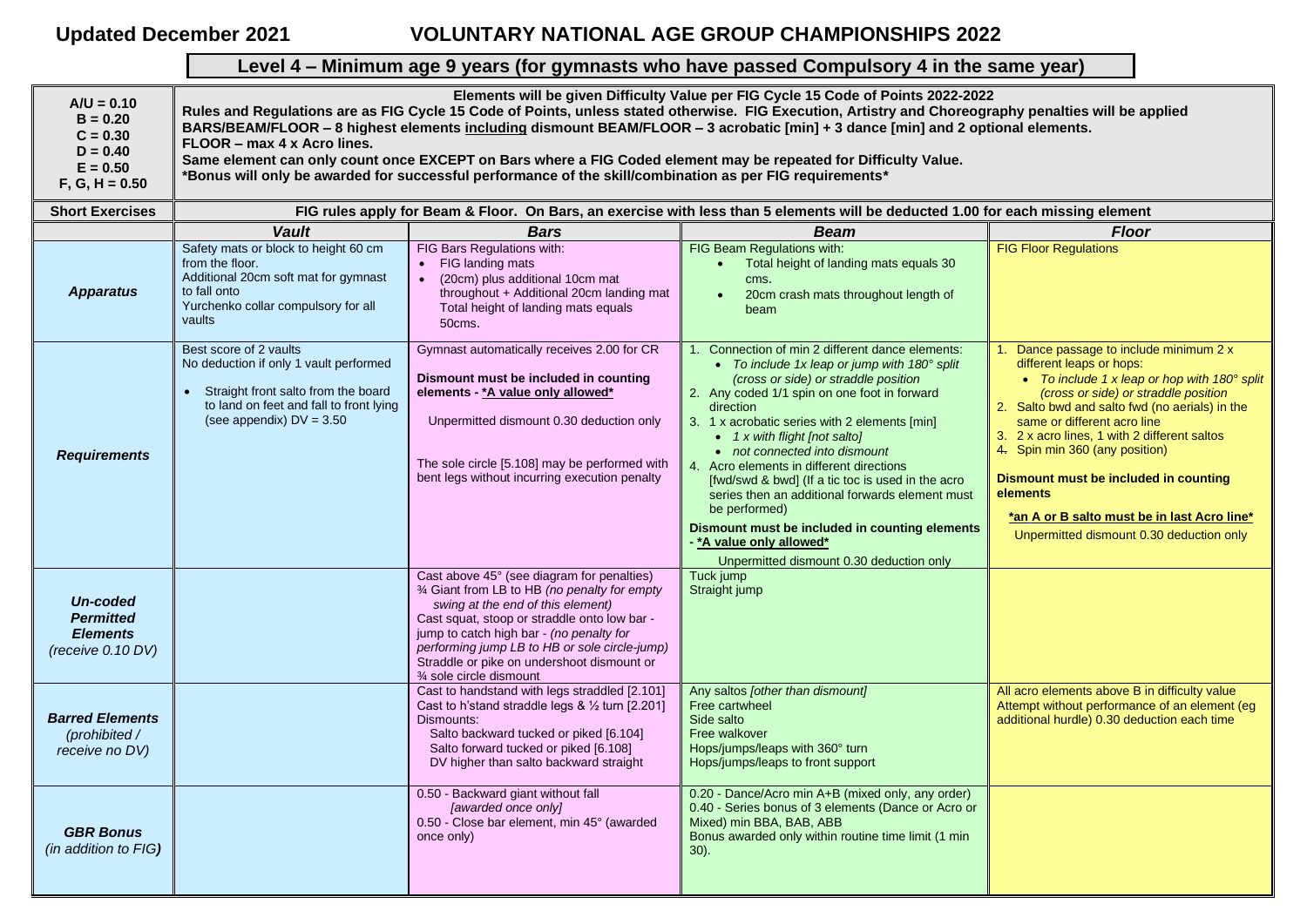# **Clarifications/Help Desk/Updated Notes from Q & A for Level 4**

#### **General Notes:**

- Un-coded elements 'U' which are permitted are listed in the tables and have a value of 0.10 for DV. They will fulfil the same criteria as A value elements.
- "Unpermitted dismount" is a dismount which has been performed, but not at the Difficulty Value specified.
- The penalty for this is 0.30 which is taken as a neutral deduction, however if the difficulty value performed is greater than the specified value, the higher value will be treated as the specified value and will also incur the 0.30 deduction.

## **Vault:**

• Refer to vault diagrams (in appendix) and WTC Update 2018 Vault Guidance

## **Bars:**

## **Diagram for Voluntary Age Group Level 4 Bars –** Un-coded element (value - 0.10) – Cast to above 45°



## **Beam: Conditions for bonuses**

- The maximum bonus that can be awarded for a series of 3 elements, is 0.40 (connections with more than 3 elements will still only earn 0.40).
- The mixed series bonus (0.20) can only be awarded if not used in conjunction with any other bonus.
- A combination of 3 elements may not be used to gain mixed bonus twice (0.20 + 0.20) example W-Jump-Flic-Sissone.
- A gymnast may perform as many different bonus connections of 2 mixed elements or 3 consecutive elements within the maximum time limit.
- N.B The specific connection of 3 flics (same or different) will be awarded 0.40 bonus.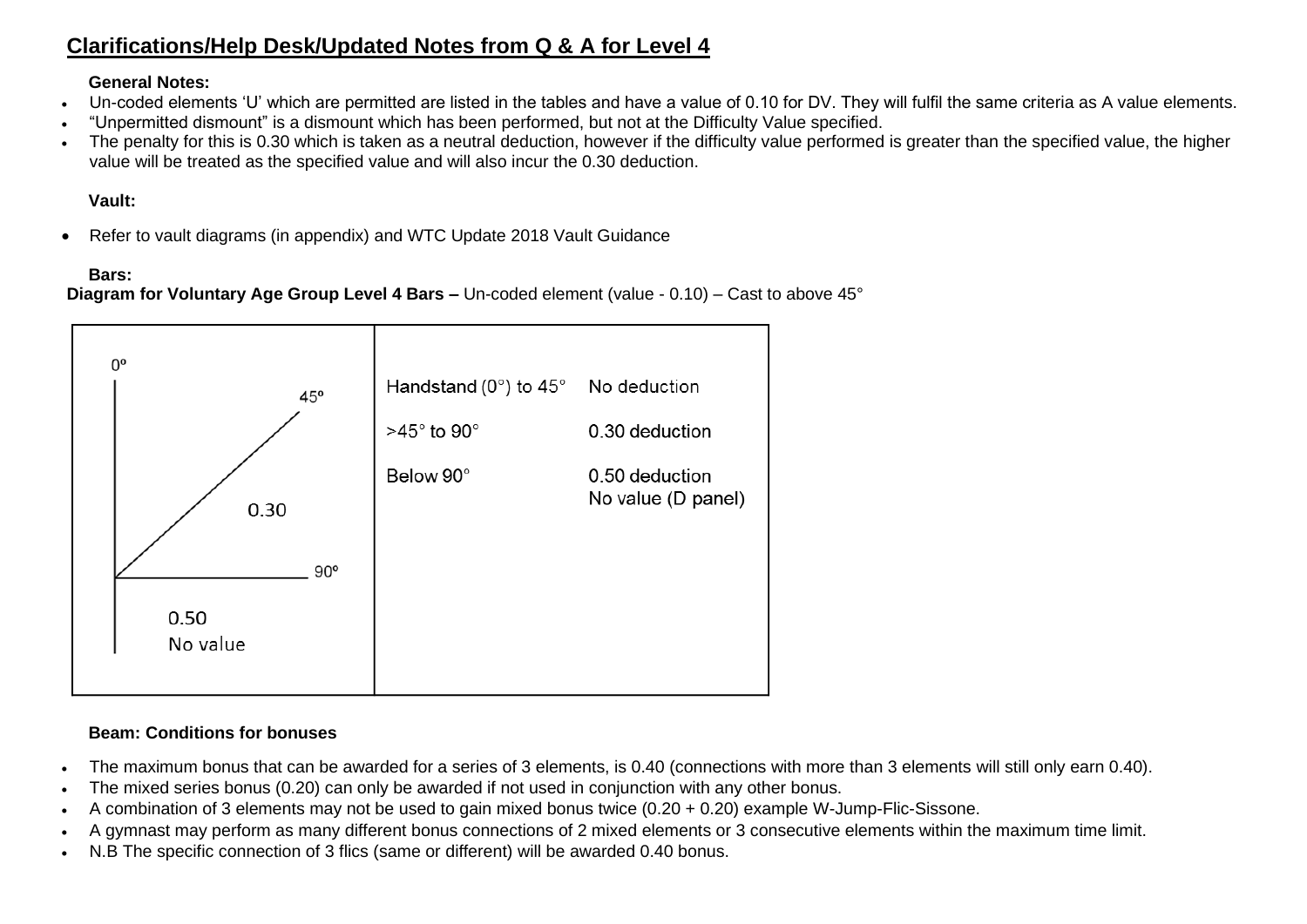# **Updated December 2021 VOLUNTARY NATIONAL AGE GROUP CHAMPIONSHIPS 2022**

# **Level 3 - Minimum age 10 years (for gymnasts who have passed Compulsory 3 in the same year)**

| $A = 0.10$<br>$B = 0.20$<br>$C = 0.30$<br>$D = 0.40$<br>$E = 0.50$<br>$F, G, H = 0.50$ | Elements will be given Difficulty Value per FIG Cycle 15 Code of Points 2022-2024<br>Rules and Regulations are as FIG Cycle 15 Code of Points, unless stated otherwise. FIG Execution, Artistry and Choreography penalties will be applied.<br>BARS/BEAM/FLOOR - 8 highest elements including dismount. BEAM - 3 acrobatic [min] + 3 dance [min] and 2 optional elements. FLOOR - 4 acrobatic + 4 dance<br>and max 4 x Acro lines. BARS - backward giant can receive Difficulty Value twice.<br>Beam Bonus awarded only within routine time limit<br>(1 min 30). *Bonus will only be awarded for successful performance of the skill/combination as per FIG requirements* |                                                                                                                                                                                                                                                                                                                                                                                                                                                                                         |                                                                                                                                                                                                                                                                                                                                                                                                                                                                                                                                     |                                                                                                                                                                                                                                                                                                                                                                                                                                                                                                                                                                                                                                |  |
|----------------------------------------------------------------------------------------|---------------------------------------------------------------------------------------------------------------------------------------------------------------------------------------------------------------------------------------------------------------------------------------------------------------------------------------------------------------------------------------------------------------------------------------------------------------------------------------------------------------------------------------------------------------------------------------------------------------------------------------------------------------------------|-----------------------------------------------------------------------------------------------------------------------------------------------------------------------------------------------------------------------------------------------------------------------------------------------------------------------------------------------------------------------------------------------------------------------------------------------------------------------------------------|-------------------------------------------------------------------------------------------------------------------------------------------------------------------------------------------------------------------------------------------------------------------------------------------------------------------------------------------------------------------------------------------------------------------------------------------------------------------------------------------------------------------------------------|--------------------------------------------------------------------------------------------------------------------------------------------------------------------------------------------------------------------------------------------------------------------------------------------------------------------------------------------------------------------------------------------------------------------------------------------------------------------------------------------------------------------------------------------------------------------------------------------------------------------------------|--|
| <b>Short Exercises</b>                                                                 | FIG Rules apply for Beam & Floor. On Bars, an exercise with less than 5 elements will be deducted 1.00 for each missing element                                                                                                                                                                                                                                                                                                                                                                                                                                                                                                                                           |                                                                                                                                                                                                                                                                                                                                                                                                                                                                                         |                                                                                                                                                                                                                                                                                                                                                                                                                                                                                                                                     |                                                                                                                                                                                                                                                                                                                                                                                                                                                                                                                                                                                                                                |  |
|                                                                                        | <b>Vault</b>                                                                                                                                                                                                                                                                                                                                                                                                                                                                                                                                                                                                                                                              | <b>Bars</b>                                                                                                                                                                                                                                                                                                                                                                                                                                                                             | <b>Beam</b>                                                                                                                                                                                                                                                                                                                                                                                                                                                                                                                         | <b>Floor</b>                                                                                                                                                                                                                                                                                                                                                                                                                                                                                                                                                                                                                   |  |
| <b>Apparatus</b>                                                                       | Vault table at 115cm with:<br>Additional 5cm mat over vaulting table<br>$\bullet$<br>Mats to 120cm height<br>• Yurchenko guard compulsory                                                                                                                                                                                                                                                                                                                                                                                                                                                                                                                                 | FIG Bars Regulations with:<br>FIG landing mats<br>(20cm) plus additional 10cm mat<br>$\bullet$<br>throughout + additional 20cm landing mat<br>Total height of landing mats equals<br>50cms.                                                                                                                                                                                                                                                                                             | FIG Beam Regulations with:<br>FIG landing mats<br>Total height of landing mats equals<br>$\bullet$<br>30 cms.                                                                                                                                                                                                                                                                                                                                                                                                                       | <b>FIG Floor Regulations</b>                                                                                                                                                                                                                                                                                                                                                                                                                                                                                                                                                                                                   |  |
| <b>Requirements</b>                                                                    | Best score of 2 vaults performed onto<br>piled up mats:<br>Yurchenko prep to stand and fall back<br>$DV = 3.50$<br>No deduction if only 1 vault performed                                                                                                                                                                                                                                                                                                                                                                                                                                                                                                                 | At least one skill to be performed on low bar<br>(0.5 penalty if missing)<br>No penalty for performing jump from LB to HB<br>1. Cast to within 10 <sup>o</sup> of handstand<br>2. 2 close bar circle elements [non-flight]<br>same or different * see appendix<br>3. 2 x 180° (min) turn non-flight giant circle<br>elements<br>4. Straight backaway dismount<br>Dismount must be included in counting<br>elements - *A value only allowed*<br>Unpermitted dismount 0.30 deduction only | Connection of minimum 2 different dance<br>elements:<br>• To include 1 x leap or jump with $180^\circ$<br>split (cross or side) or straddle position<br>2. Any coded 1/1 spin on one foot<br>3. 1 x acrobatic series with [min] 2 x flight<br>elements performed on the beam<br>· salto not required<br>• not connected into dismount<br>4. Acro elements in different directions<br>[fwd/swd & bwd]<br>Dismount must be included in counting<br>elements - *A or B value only allowed*<br>Unpermitted dismount 0.30 deduction only | 1. Dance passage to include minimum 2 x<br>different leaps or hops (from the CoP)<br>• To include 1 x leap or hop with $180^\circ$<br>split (cross or side) or straddle position<br>2. Straight salto with minimum 360° LA turn -<br>forward or backward in an acro line<br>3. Acro line 2 x different saltos, minimum 1<br>forwards salto<br>4. A third different acro line<br>Routine must include 4 acro & 4 dance skills -<br>0.20 penalty for any missing element<br>Dismount must be included in counting<br>elements<br>*a B or C value Salto must be in last Acro<br>line*<br>Unpermitted dismount 0.30 deduction only |  |
| <b>Un-coded</b><br><b>Permitted Elements</b><br>(receive 0.10 DV)                      |                                                                                                                                                                                                                                                                                                                                                                                                                                                                                                                                                                                                                                                                           | Cast squat, stoop or straddle onto low bar -<br>jump to catch high bar - (no penalty for<br>performing jump LB to HB)<br>The sole circle [5.108] may be performed with<br>bent legs without incurring execution penalty                                                                                                                                                                                                                                                                 |                                                                                                                                                                                                                                                                                                                                                                                                                                                                                                                                     |                                                                                                                                                                                                                                                                                                                                                                                                                                                                                                                                                                                                                                |  |
| <b>Barred Elements</b><br>(prohibited /<br>receive no DV)                              |                                                                                                                                                                                                                                                                                                                                                                                                                                                                                                                                                                                                                                                                           | Cast to handstand with legs straddled [2.101]<br>Cast to h'stand straddle legs & 1/2 turn [2.201]<br>Flight on same bar [release]<br>Dismounts:<br>Salto forward tucked or piked [6.108]                                                                                                                                                                                                                                                                                                | Salto forwards from two feet [mount or content]<br>Salto sideward [5.412]<br>Hops/jumps/leaps to front support                                                                                                                                                                                                                                                                                                                                                                                                                      | Connections from salto backward with 540°<br>Double salto<br>Salto backward with LA turn greater than 720°<br>Attempt without performance of an element (eg<br>additional hurdle) 0.30 deduction each time                                                                                                                                                                                                                                                                                                                                                                                                                     |  |
| <b>GBR Bonus</b><br>(in addition to FIG)                                               |                                                                                                                                                                                                                                                                                                                                                                                                                                                                                                                                                                                                                                                                           | 0.30 - 3 different close bar circle elements to<br>within 30° of handstand<br>0.50 - 2 x different grips<br>Not within flight or dismount<br>Can be awarded once only<br>0.50 - Clear pike circle [4.407] to min 45°<br>(awarded once only)                                                                                                                                                                                                                                             | Bonus awarded only within routine time limit (1)<br>min 30).<br>0.20 - Each A+B+B min series in any order,<br>including dismount (acro/dance/mixed)<br>Awarded once only for acro & once only<br>for dance / mixed<br>$0.20$ – Jump with 180 $^{\circ}$ split or straddle in-side<br>position (awarded once only)                                                                                                                                                                                                                   |                                                                                                                                                                                                                                                                                                                                                                                                                                                                                                                                                                                                                                |  |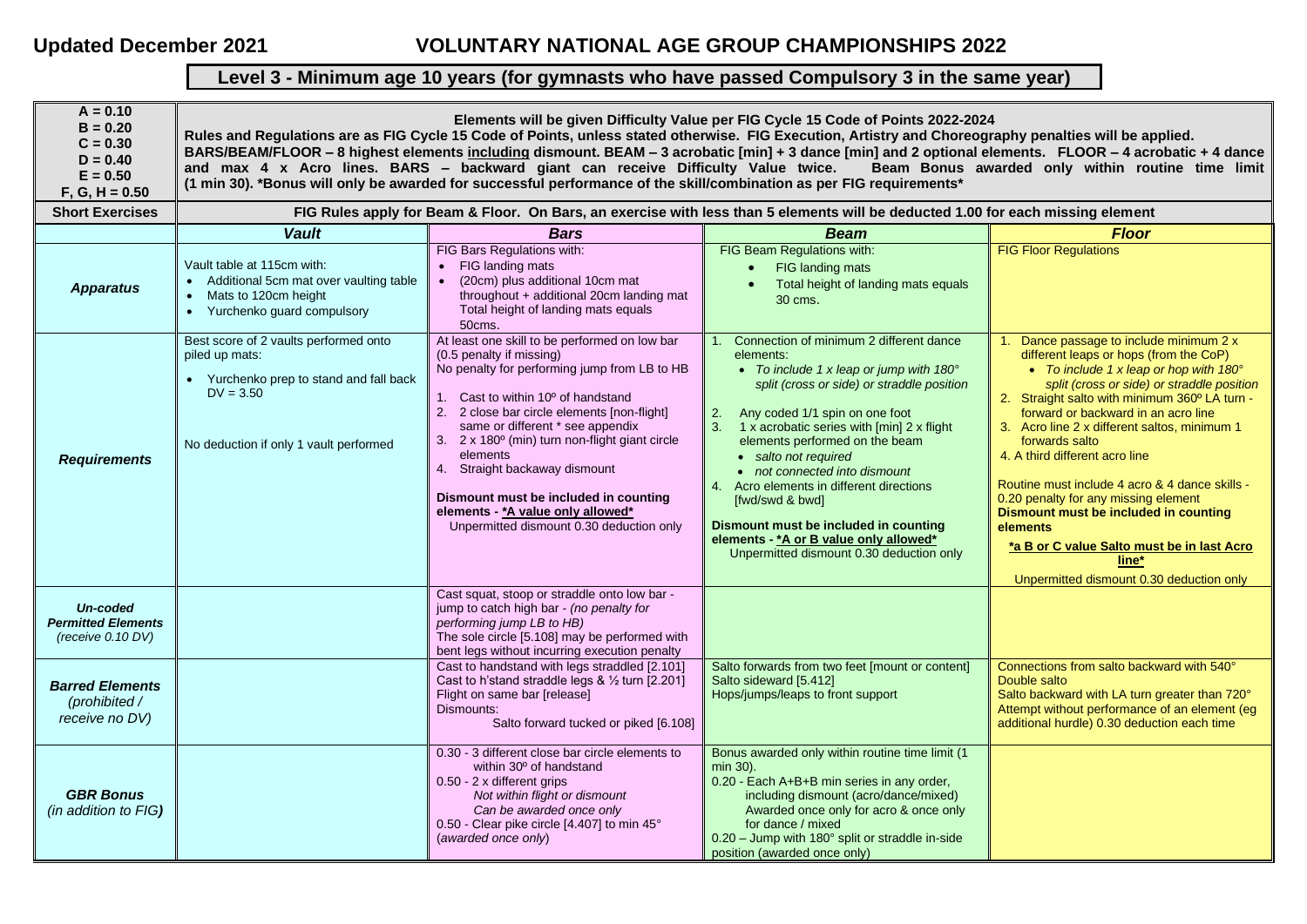# **Clarifications/Help Desk/Updated Notes from Q & A for Level 3**

#### **Bars:**

- A sole circle (5.108,5.105,5.106 in the Code of Points) may be used as a close bar element once only (backwards and forwards).
- If the sole circle is used to get to the high bar from the low bar, it is considered complete in conjunction with the hands letting go of the low bar.
- The same close bar element (except sole circle) may be repeated for CR1 but will receive Difficulty Value only once.

#### **Beam:**

- When the dismount is included as part of the A+B+B(min)series, the value of the dismount can be either A or B.
- Acrobatic skills included as part of the A+B+B(min) series may be with or without flight.

#### **Floor**:

• Saltos with B value may be performed at any time during the routine, but to avoid penalty there MUST be a B or C Salto performed in the last acrobatic line.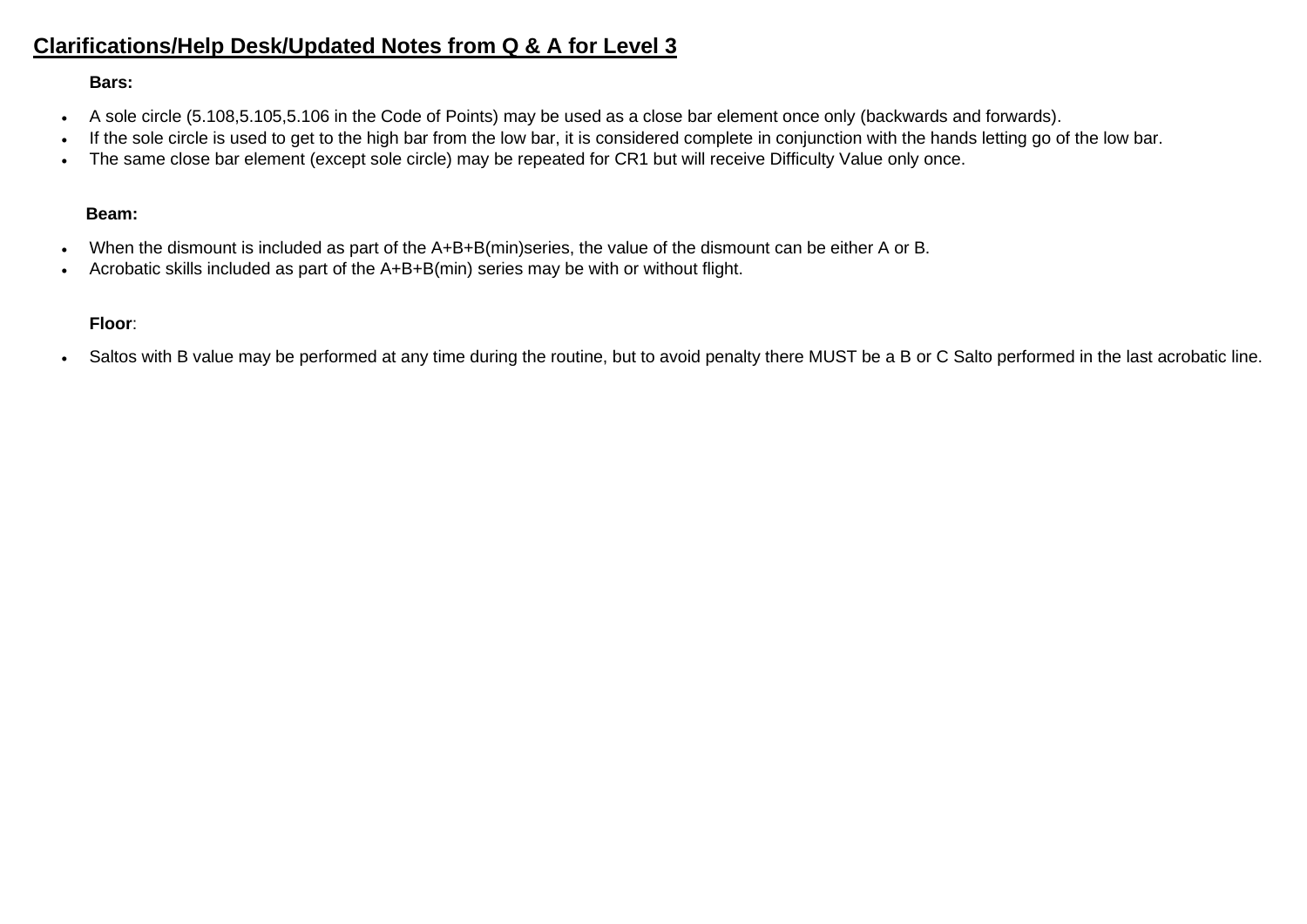#### **Level 2 - 11 years minimum. For gymnasts who have passed Compulsory 3 in the previous year. For progression to British Championships, gymnasts must have passed Compulsory 2 & achieved a minimum score at Voluntary 2 in the same year. Score TBC.**

| $A = 0.10$<br>$B = 0.20$<br>$C = 0.30$<br>$D = 0.40$<br>$E = 0.50$<br>$F, G, H, I = 0.50$ | Elements will be given Difficulty Value per FIG Cycle 15 Code of Points 2022-2024<br>Rules and Regulations are as FIG Cycle 15 Code of Points, unless stated otherwise. FIG Execution, Artistry and Choreography Penalties will be applied<br>BARS/BEAM/FLOOR - 8 highest elements including dismount<br>BEAM/FLOOR - 3 acrobatic [min] + 3 dance [min] and 2 optional elements. FLOOR - min 3 / max 4 Acro lines<br>*Bonus will only be awarded for successful performance of the skill/combination as per FIG requirements* |                                                                                                                                                                                                                                                                                                                                                                                                                                                                                                             |                                                                                                                                                                                                                                                                                                                                                                                                                                                                                                 |                                                                                                                                                                                                                                                                                                                                                                                                                                                                                                                                                                                                                                                                                   |  |
|-------------------------------------------------------------------------------------------|-------------------------------------------------------------------------------------------------------------------------------------------------------------------------------------------------------------------------------------------------------------------------------------------------------------------------------------------------------------------------------------------------------------------------------------------------------------------------------------------------------------------------------|-------------------------------------------------------------------------------------------------------------------------------------------------------------------------------------------------------------------------------------------------------------------------------------------------------------------------------------------------------------------------------------------------------------------------------------------------------------------------------------------------------------|-------------------------------------------------------------------------------------------------------------------------------------------------------------------------------------------------------------------------------------------------------------------------------------------------------------------------------------------------------------------------------------------------------------------------------------------------------------------------------------------------|-----------------------------------------------------------------------------------------------------------------------------------------------------------------------------------------------------------------------------------------------------------------------------------------------------------------------------------------------------------------------------------------------------------------------------------------------------------------------------------------------------------------------------------------------------------------------------------------------------------------------------------------------------------------------------------|--|
| <b>Short Exercises</b>                                                                    |                                                                                                                                                                                                                                                                                                                                                                                                                                                                                                                               | FIG Rules apply for Beam & Floor. On Bars, an exercise with less than 7 elements will be deducted 1.00 for each missing element                                                                                                                                                                                                                                                                                                                                                                             |                                                                                                                                                                                                                                                                                                                                                                                                                                                                                                 |                                                                                                                                                                                                                                                                                                                                                                                                                                                                                                                                                                                                                                                                                   |  |
|                                                                                           | <b>Vault</b>                                                                                                                                                                                                                                                                                                                                                                                                                                                                                                                  | <b>Bars</b>                                                                                                                                                                                                                                                                                                                                                                                                                                                                                                 | <b>Beam</b>                                                                                                                                                                                                                                                                                                                                                                                                                                                                                     | <b>Floor</b>                                                                                                                                                                                                                                                                                                                                                                                                                                                                                                                                                                                                                                                                      |  |
| <b>Apparatus</b>                                                                          | Vault table at 125cm with:<br>• FIG 30cms landing mats (soft side<br>uppermost) with additional 10cm<br>mat (optional)<br>• Yurchenko guard compulsory                                                                                                                                                                                                                                                                                                                                                                        | FIG Bars Regulations with:<br>• FIG 30cms landing mats                                                                                                                                                                                                                                                                                                                                                                                                                                                      | FIG Beam Regulations with:<br>Total height of landing mats equals 30<br>cms.                                                                                                                                                                                                                                                                                                                                                                                                                    | FIG Floor Regulations with:<br>• Additional 5cm mat permitted for double<br>back without incurring a penalty. Must be<br>removed after performing the element.                                                                                                                                                                                                                                                                                                                                                                                                                                                                                                                    |  |
| <b>Requirements</b>                                                                       | Any FIG Vault<br>The best score from any 2 vaults (same<br>or different)                                                                                                                                                                                                                                                                                                                                                                                                                                                      | • Non flight element with 360° LA turn to fail by<br><30°, 0.50 deduction not 1.00 - DV given.<br>• No deduction for an upstart after a Shap<br>1. An element performed on the LB<br>2. 2 x different grips<br>3. Non-flight element with 360° LA turn [not<br>mount]<br>4. 2 different close bar circle elements to within<br>30° of handstand (FIG deductions will apply)<br>Dismount must be included in counting<br>elements<br>*A or B salto only allowed*<br>Unpermitted dismount 0.30 deduction only | • Connection of minimum 2 different dance<br>elements:<br>• To include 1 x leap or jump with 180°<br>split (cross or side) or straddle position<br>• To include $1 \times C$ leap or jump<br>• Minimum 1/1 spin<br>• 1 x crobatic series with 2 flight elements -<br>minimum 1 x salto<br>• Salto / aerial elements in different<br>directions [fwd/swd & bwd]<br>Dismount must be included in counting<br>elements<br>* A or B value only allowed*<br>Unpermitted dismount 0.30 deduction only | Dance passage of minimum 2 x different<br>leaps or hops:<br>To include 1 x leap or hop with $180^\circ$ split<br>(cross or side) or straddle position with no<br>tolerance (0.50 penalty) & minimum 1 x C<br>leap or hop<br>1 x Acro line [2 x different saltos]<br>minimum $1 \times C$ salto<br>Salto bwd and salto fwd (no aerials) in<br>the same or different acro line<br>Spin min 'B' (any position)<br>$\bullet$<br>Dismount must be included in counting<br>elements<br>*A, B or C value salto only allowed in last<br>Acro line*<br>Unpermitted dismount 0.30 deduction only<br>If less than 3 Acro lines are performed the<br>gymnast will receive a deduction of 2.00 |  |
| <b>Barred Elements</b><br>(prohibited /<br>receive no DV)                                 |                                                                                                                                                                                                                                                                                                                                                                                                                                                                                                                               | Back/forward hip circle [2.105/2.104]<br>Flight element from HB to LB & Flight element on<br>the same bar<br>Dismounts:<br>Salto backward with 540°/900° LA turn<br>Salto forward with 360°/720° LA turn                                                                                                                                                                                                                                                                                                    |                                                                                                                                                                                                                                                                                                                                                                                                                                                                                                 | Double front [4.501] [4.601]<br>Double Arabian [4.505] [4.605] [4.705]<br>Attempt without performance of an element<br>(eg additional hurdle) 0.30 deduction each<br>time                                                                                                                                                                                                                                                                                                                                                                                                                                                                                                         |  |
| <b>GBR Bonus</b><br>(in addition to FIG)                                                  |                                                                                                                                                                                                                                                                                                                                                                                                                                                                                                                               | 0.30 - 3 different close-bar elements (any sole<br>circle is NOT considered a close bar element)<br>0.50 - Backwards double tuck<br>0.50 - Clear pike circle [4.407] to min 45°<br>0.30 - LB to HB element<br>0.50 - Invert & invert 1/2 (L-Grip skills each time -<br>not sole circle in L-Grip)                                                                                                                                                                                                           | Bonus awarded only within routine time limit<br>(1 min 30)<br>0.20 - Additional different C dance element<br>(max twice only)<br>$0.20$ - Series B+B+C or above (+ FIG 0.10)<br>0.20 B+B+B Dismount series<br>0.30 - Jump full turn any shape awarded once<br>only<br>0.30 - For each double spin as per FIG                                                                                                                                                                                    | 0.20 - Salto minimum 720° LA turn<br>0.30 - Minimum 3 x C Different Dance<br>elements<br>0.50 - Double back salto once only                                                                                                                                                                                                                                                                                                                                                                                                                                                                                                                                                       |  |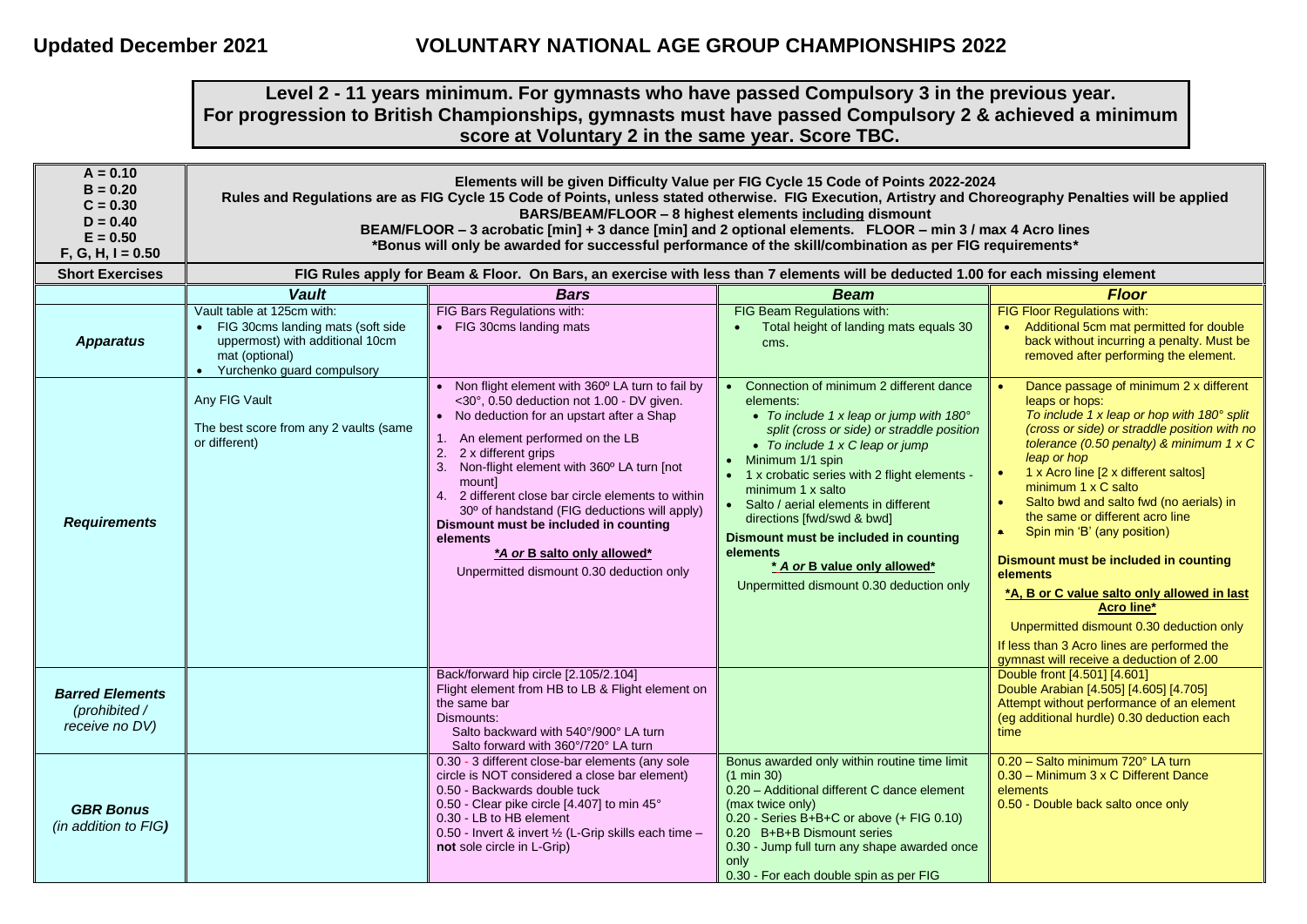# **Clarifications/Help Desk/Updated Notes from Q & A for Level 2**

#### **Bars:**

- FIG Deductions will be applied for bent legs in sole circle, but the jump to high bar will not attract FIG uncharacteristic element deductions.
- Cast squat, stoop, or straddle onto low bar, jump to high bar will not attract FIG uncharacteristic element deductions, but no DV will be given for this move.

## **Beam:**

- Acrobatic elements may be with or without flight for bonus.
- **Floor**:
- One leap or hop in the dance passage must have a 180° split with no tolerance (0.50 penalty).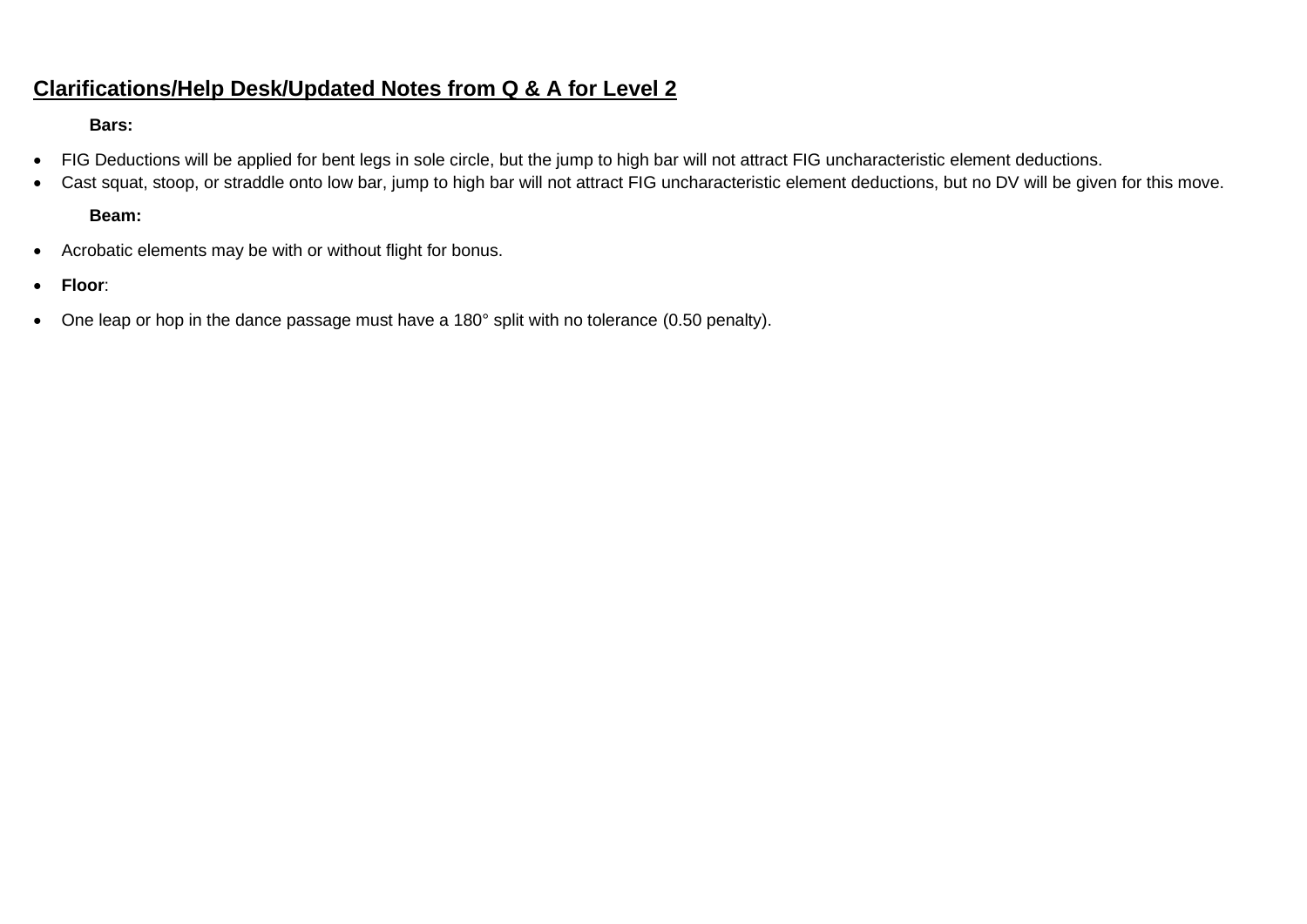| <b>Updated December 2021</b>                                                              |                                                                                                                                                                                                                                                                                                                                                                                                                                                                                                                                  | British Espoir 2022 - 12/13 years |                                                                                                                                                                                                                                                                                                                                                                                                                                                                                                                                                                                                                                                                                                                                                                                                                                                                                                                            |                                                                                                                                                                                                                                                                                                                                                                                                                                                                                                                |                                                                                                                                                                                                                                                                                                                                                                                                                                                                                                                                                                                                                                 |  |
|-------------------------------------------------------------------------------------------|----------------------------------------------------------------------------------------------------------------------------------------------------------------------------------------------------------------------------------------------------------------------------------------------------------------------------------------------------------------------------------------------------------------------------------------------------------------------------------------------------------------------------------|-----------------------------------|----------------------------------------------------------------------------------------------------------------------------------------------------------------------------------------------------------------------------------------------------------------------------------------------------------------------------------------------------------------------------------------------------------------------------------------------------------------------------------------------------------------------------------------------------------------------------------------------------------------------------------------------------------------------------------------------------------------------------------------------------------------------------------------------------------------------------------------------------------------------------------------------------------------------------|----------------------------------------------------------------------------------------------------------------------------------------------------------------------------------------------------------------------------------------------------------------------------------------------------------------------------------------------------------------------------------------------------------------------------------------------------------------------------------------------------------------|---------------------------------------------------------------------------------------------------------------------------------------------------------------------------------------------------------------------------------------------------------------------------------------------------------------------------------------------------------------------------------------------------------------------------------------------------------------------------------------------------------------------------------------------------------------------------------------------------------------------------------|--|
| $A = 0.10$<br>$B = 0.20$<br>$C = 0.30$<br>$D = 0.40$<br>$E = 0.50$<br>$F, G, H, I = 0.50$ | Elements will be given Difficulty Value per FIG Cycle 15 Code of Points 2022-2024<br>Rules and Regulations are as FIG Cycle 15 Code of Points, unless stated otherwise.<br>FIG Execution, Artistry and Choreography Penalties will be applied<br>BARS/BEAM/FLOOR - 8 highest elements including dismount<br>BEAM/FLOOR - 3 acrobatic [min] + 3 dance [min] and 2 optional elements. FLOOR - min 3 / max 4 Acro lines<br>*Bonus will only be awarded for successful performance of the skill/combination as per FIG requirements* |                                   |                                                                                                                                                                                                                                                                                                                                                                                                                                                                                                                                                                                                                                                                                                                                                                                                                                                                                                                            |                                                                                                                                                                                                                                                                                                                                                                                                                                                                                                                |                                                                                                                                                                                                                                                                                                                                                                                                                                                                                                                                                                                                                                 |  |
| <b>Short Exercises</b>                                                                    |                                                                                                                                                                                                                                                                                                                                                                                                                                                                                                                                  |                                   |                                                                                                                                                                                                                                                                                                                                                                                                                                                                                                                                                                                                                                                                                                                                                                                                                                                                                                                            | FIG Rules apply for all apparatus                                                                                                                                                                                                                                                                                                                                                                                                                                                                              |                                                                                                                                                                                                                                                                                                                                                                                                                                                                                                                                                                                                                                 |  |
| <b>Apparatus</b>                                                                          | <b>Vault</b><br>Vault table at 125cm. Total height of<br>landing mats equals 30cm.<br>soft side uppermost                                                                                                                                                                                                                                                                                                                                                                                                                        |                                   | <b>Bars</b><br>FIG Bars Regulations. Total height of landing mats<br>equals 30cms plus<br>• Additional 2mx1.4mx10cm Gymnova "jersey"<br>style mat will be permitted on bars without<br>incurring a penalty and may be moved during the<br>routine providing it does not hinder the view of the<br>judges.                                                                                                                                                                                                                                                                                                                                                                                                                                                                                                                                                                                                                  | <b>Beam</b><br>FIG Beam Regulations with:<br>Total height of landing mats equals 30<br>cms.                                                                                                                                                                                                                                                                                                                                                                                                                    | <b>Floor</b><br>FIG Floor Regulations with:<br>Additional 5cm landing mat permitted for<br>$\bullet$<br>double salto and bwd triple twist without<br>incurring a penalty. Must be removed<br>after performing the element.                                                                                                                                                                                                                                                                                                                                                                                                      |  |
| <b>Requirements</b>                                                                       | For the All-Around Competition: -<br>Any two FIG vaults (same or different)<br>must be performed. The best score of<br>the two vaults counts towards the all-<br>around.<br>For vault ranking:<br>As an individual apparatus, any two FIG<br>vaults (can be same group but with a<br>different number) must be performed.<br>The average score of the two vaults<br>counts.                                                                                                                                                      |                                   | As per FIG Code of Points:<br>Flight from HB to LB<br>Flight element on same bar *<br>Different grips (not cast, MT or DMT)<br>Non-flight element with minimum 360° turn (not<br>mount)*<br>If a gymnast is awarded all 4 FIG CRs, she will<br>receive a 0.30 bonus.<br><b>Plus</b><br>0.50 - GBR penalty for not showing minimum 1 x<br>cast to handstand without<br>1/2 turn (straddle permitted) *no tolerance*<br>*Bar to same bar release and catch - if gymnast<br>grasps or touches - 0.50 deduction for a fall, and<br>DV/CR given.<br>*Full pirouette, to fail by <30°, 0.50 deduction<br>for a fall and DV/CR given.<br>No deduction for an upstart after a Shap or after<br>$\bullet$<br>a clear hip hecht with 180 <sup>0</sup> turn.<br>A coach (holding the relevant BG qualification) must<br>stand in for all releases and D+ dismounts. A penalty<br>of 0.50 will be applied if the coach is not present. | As per FIG Code of Points (except CR2):<br>One Connection of at least 2 different<br>dance elements, 1 being a leap or jump<br>with 180° split (cross or side) or straddle<br>position<br>Turn (Gr 3)<br>$\bullet$<br>1 x acro series min of 2 flight elements<br>1 being a salto (elements may be the<br>same)<br>Acro elements in different directions<br>[fwd/swd & bwd]<br>Plus:<br>• 0.50 - GBR penalty for not showing<br>minimum 1 x 180° split (cross or side) in<br>leap/jump elements *no tolerance* | As per FIG Code of Points:<br>A dance passage 2 different leaps or<br>hops (from CoP) connected directly or<br>indirectly, one of them with 180° split<br>(cross or side) or straddle position<br>Salto with LA turn (min 360°)<br>Salto with double BA<br>Salto backward & salto forward (no<br>aerials) in the same or different acro line<br>CRS 2,3 & 4 must be performed in an<br>acro line<br>Plus:<br>0.50 - GBR penalty for not showing minimum 1<br>x 180° split (cross or side split) in leap/jump<br>elements *no tolerance*<br>If less than 3 acro lines are performed the<br>gymnast will receive a penalty of 1.0 |  |
| <b>Barred Elements</b><br>(prohibited /<br>receive no DV)                                 |                                                                                                                                                                                                                                                                                                                                                                                                                                                                                                                                  |                                   | Dismounts:<br>Dismounts 6.407, 6.408, 6.507 & 6.508                                                                                                                                                                                                                                                                                                                                                                                                                                                                                                                                                                                                                                                                                                                                                                                                                                                                        |                                                                                                                                                                                                                                                                                                                                                                                                                                                                                                                | Double front [4.501] [4.601]<br>Double Arabian [4.505] [4.605]                                                                                                                                                                                                                                                                                                                                                                                                                                                                                                                                                                  |  |
| <b>GBR Bonus</b><br>(in addition to<br>FIG                                                |                                                                                                                                                                                                                                                                                                                                                                                                                                                                                                                                  |                                   | 0.30 - 3 x different root skills<br>0.50 - Clear pike circle [4.407] to min 45°<br>0.50 - Invert & invert 1/2 or more<br>0.30 bonus for heel drive technique on front giant                                                                                                                                                                                                                                                                                                                                                                                                                                                                                                                                                                                                                                                                                                                                                | 0.20 - D or above salto/aerial performed in<br>series with coded dance element<br>0.20 - Any series min B+B+C (+ FIG 0.10 SB)<br>Bonuses awarded only within routine time limit<br>(1 min 30 sec) and only awarded if performed<br>without a fall.                                                                                                                                                                                                                                                             | 0.10 - 1 x acrobatic line [2 x different saltos<br>direct connection] one being a C salto<br>0.20 - 2 x different saltos with direct<br>connection D+A or more. D salto must contain<br>LA turn $(+FIG 0.10)$<br>0.20 - 3 x C or above dance elements<br>Bonuses are only awarded if performed<br>without a fall.                                                                                                                                                                                                                                                                                                               |  |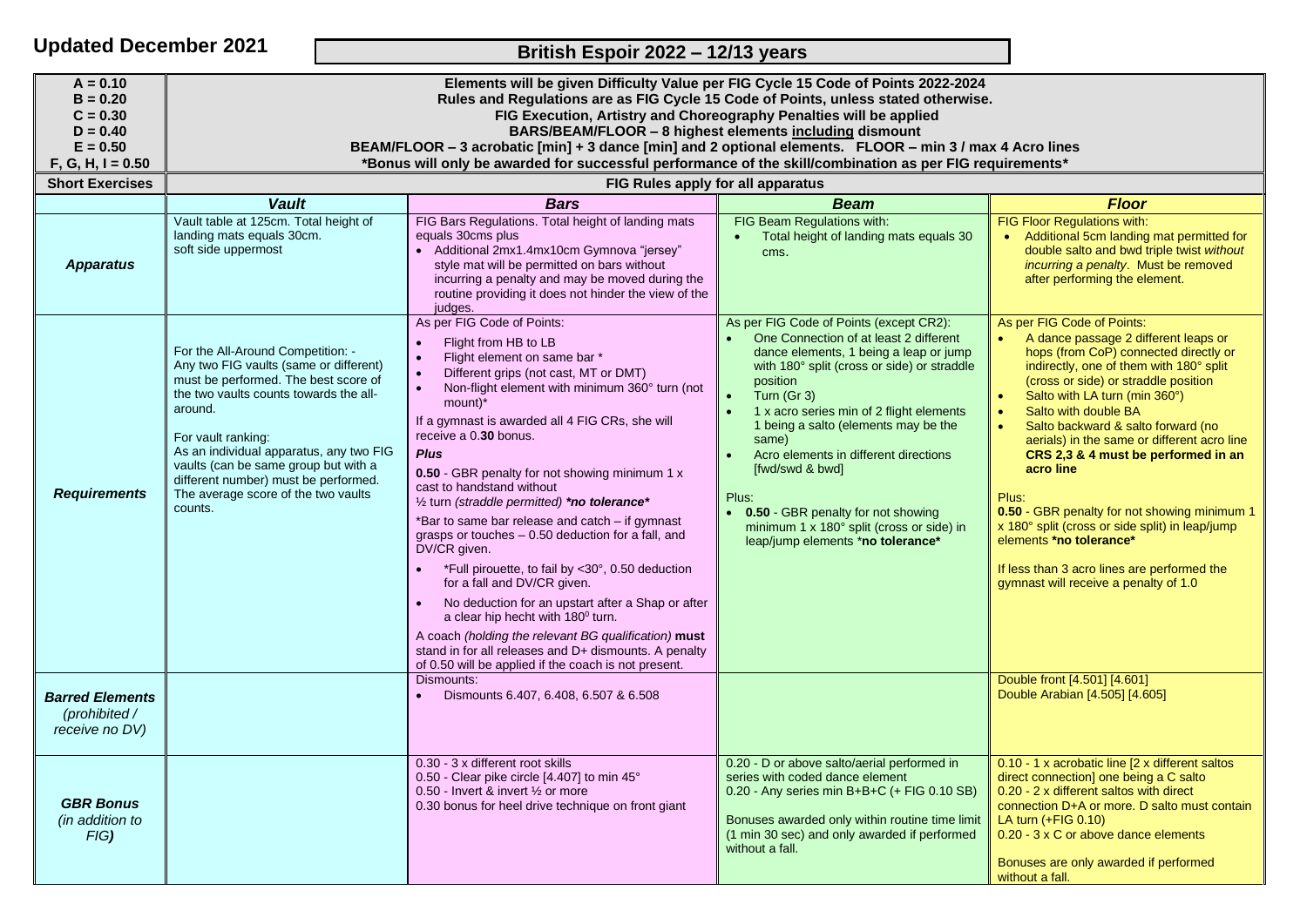# **Vault Appendix**

# **Voluntary Level 4 Vault**

# **Straight front salto from the board D** score 3.50

**(**Land on feet and FALL to front lying, jump not permitted -Level landing OR optional one mat higher for bonus of 0.5 - Only applicable if the E score is 1.0 mark or less)



#### **Vault Level 4 – straight front salto vault**

Springboard (4 spring, 5 spring adapted, FIG soft)

Springboard 'safety guard' Gymnova Ref (To be used for all vaults)

Gymnastic landing/safety mats to height 60 cm from the floor

**Gymnova jersey mat (Ref: 7011) to be replaced as the mat to fall on – compulsory 2115**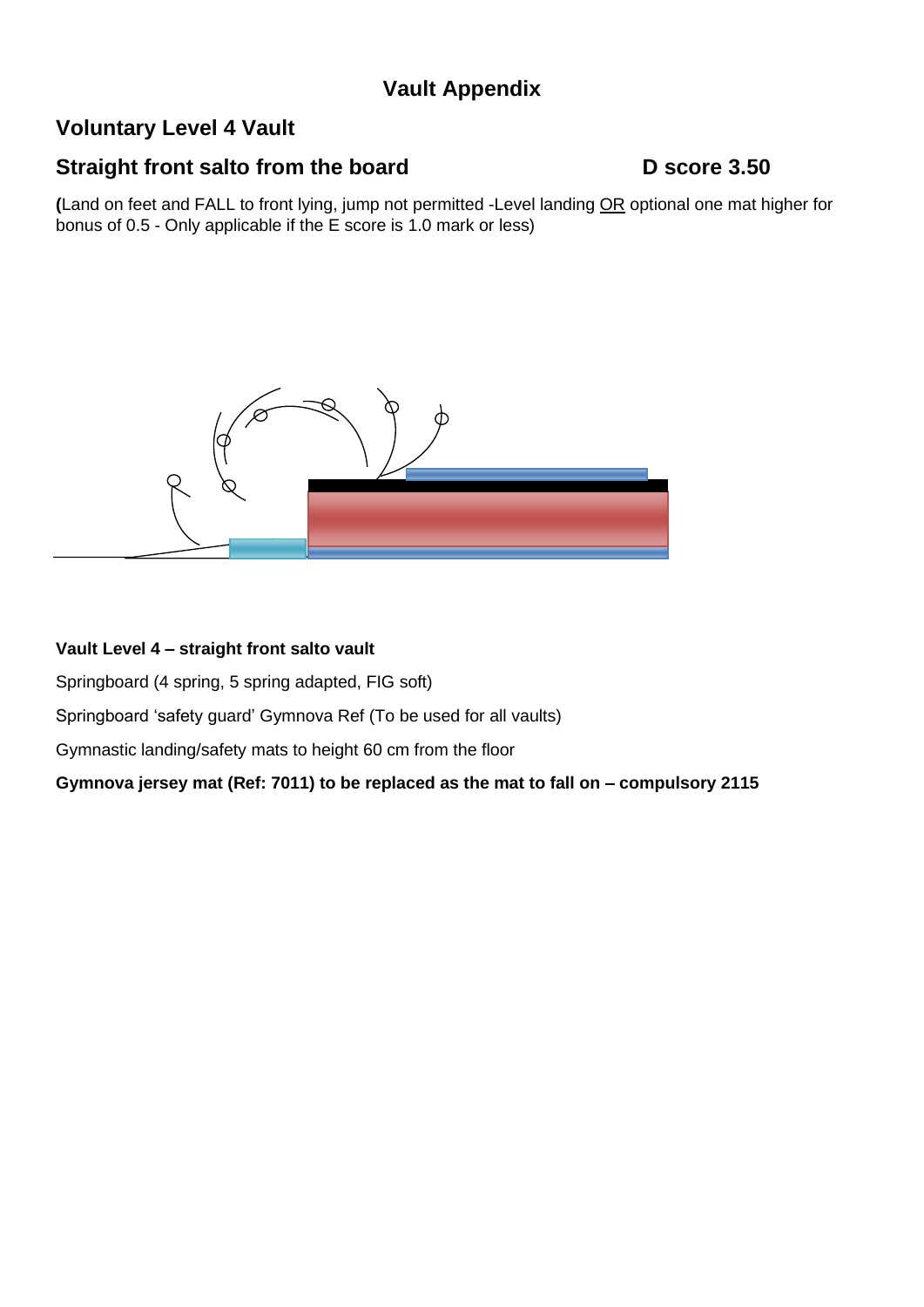# **Specific Apparatus Deductions (E panel)**

| <b>Faults</b>                                                             | 0.10     | 0.30                            | 0.50         |
|---------------------------------------------------------------------------|----------|---------------------------------|--------------|
| <b>Run up distance</b> Less than 17m or more than 25m deduction           |          | X                               |              |
| Lack of acceleration, or deceleration shown, during run up                | X        | X                               |              |
| <b>Flight Phase onto the board</b>                                        |          |                                 |              |
| Landing off centre in any direction                                       | X        |                                 |              |
| Second phase take off from the board to inverted position                 |          |                                 |              |
| No heel drive into salto                                                  | X        | X                               |              |
| Excessive pike/arch into inverted position<br>$\bullet$                   | X        | X                               | X            |
| Bent legs                                                                 | X        | X                               | X            |
| Insufficient height/rotation into the inverted position                   | X        | X                               | X            |
| Leg or knee separations<br>$\bullet$                                      | X        | X                               |              |
| Third phase from inverted position to landing                             |          |                                 |              |
| Failure to maintain correct body position to landing (excessive           | X        | X                               | X            |
| pike)                                                                     |          |                                 |              |
| Leg or knee separations                                                   | X        | X                               |              |
| <b>Landing faults</b>                                                     |          |                                 |              |
| Under rotation of salto                                                   |          |                                 |              |
| without falling forwards<br>$\Omega$                                      | X        |                                 |              |
| with fall forwards<br>$\Omega$                                            |          | $\frac{\mathsf{x}}{\mathsf{x}}$ |              |
| <b>Steps</b><br>$\bullet$                                                 | $\times$ |                                 | Max          |
|                                                                           |          |                                 | 0.80<br>1.00 |
| Fall                                                                      | X        | X                               | X            |
| Jump after landing moving the centre of mass in the opposite<br>direction |          |                                 |              |
| Deviation from straight direction on landing (on 1st contact)             | X        | X                               |              |
| Legs apart on landing<br>$\bullet$                                        | X        |                                 |              |
| Dynamics throughout<br>$\bullet$                                          | X        | $\sf X$                         |              |
| Failure to land feet first – invalid vault<br>$\bullet$                   |          |                                 | 0.00         |

NB: Safety collar compulsory – score 0 if not used

Fall on to 20cm soft mat Mat 60 cm from the ground for front & back salto